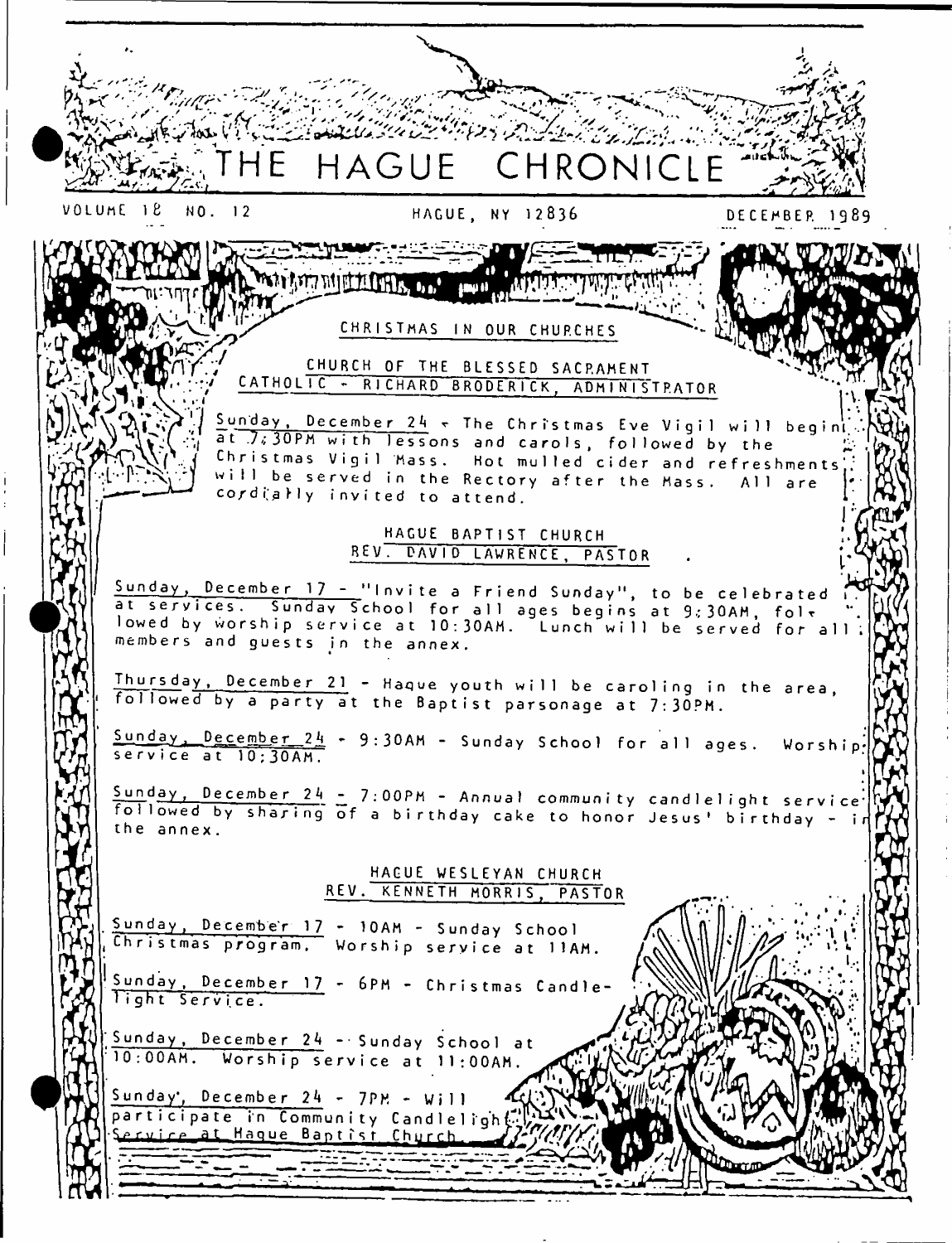## CHAMBER OF COMMERCE

Our money tree project, headed by Imogene Frasier, is progressing well. If you would like to purchase a bulb in memory or in honor of a friend or loved one, please send a dollar for each bulb, along vith a list of those to be remembered, to Imogene Frasier, Hague, NY 12836.

The tree will be on display at the new Community Center and profits from the project will be donated to the Hague Ambulance Fund. Our thanks to Imogene and Diane for their help.

Several Chamber members attended a recent meeting hosted by the Bolton Landing Chamber, concerning Governor Cuomo's Commission on the Future of the Adirondack Park. Our Chamber shares the concern of many year-round Park residents that the governor's comissioners may recommend legislation that might not take into consideration that some people still need to make a living in the Adirondack Park, but are also very concerned about Its environmental health.

The Chamber would like to congratulate Dick Bolton and the Tovn Board for helping make the nev much-needed Community Center a reality in 1989 and we hope to see all of you at the dedication ceremony on the 16th. Look for our display. Happy holidays... ICS

## 1989 MEMORY TREE LIST

To date the folloving is the list of names of those vho are being remembered this Christmas season on the Memory Tree sponsored by the Hague Chamber of Commerce. The list will be updated in January.

Jamie Achey; Paul Ambra; William Andrus; General Bittman Barth; Rebecca C. Bauer; Tom Beadnell; Caroline Beadnell; Fletcher Beadnell; Jack Beadnell; Jamas Bel dan, Esther Balden; Maud Balden; Morgan Belden; Belknap and Tobin family; M. C. Beste; Steve A. Bevins; Marjorie Bolton; Jody Brartsted; James Broderick; Augusta Clifton; E. Hamilton Crabba; John Crabbs; Edvard H. Crabbs; Eliza H. Crabbs; Rltson Craig; Elisabeth Spies Craig; Ralph Cook Craig; Keith DeLarm Joseph Denno; Archie Denno, Sr.; Archie Denno, Jr.; Sarah Denno; Edvard Dunklee; Mabel Dunklee; Orpha Duell; Irving Fitzgerald; Reynolds Fovler; Fred Frasier; Samuel R. Frasier; RlchardS. Frasier; Alice Frasier; Dale Frasier; Morgan Frazier; William Frazier; Yalada Frazier; Dr. Harold Gelhaar; Scott Gifford; Lula Gifford; Charles Gltsham, Sr.; Bethany Grenvehr; Mary Heyford; Floyd Heyford; Richard Hayford; Evon Marie Hayford; John T. Henry;

Katherine C. Henry; Henry grandchildren; Ed. Hinck;. Pag Hinck; George Huestis; Gloria Karmazin; Monslgnor Robert Keegan; Marge Laundree; Georgina Lindquist; Joseph Malloy; Gordon May; Bob McNeal; Betty Monroe; Eva Monroe; Alfred Monroe; Byron Monroe; Lillian Monroe; Francis Montbrland; Mary Peria; Charles Peria; Anna Peria; John Peria; Gloria Kingsley; Catherine Peria; Gertrude Persons; Rayburn Persons; Claire Piantadosi; Ruth Rand; Reginald Rand,Sr.; Thelma Rand; Harry Rand; Helda Rich; Francis Rich; James Schaeffer; Alice Scheuerma; William Scheuerma; Grandma Chancy Seeley; Thomas F. Smith; Lorraine Smith; John Smutek; Robert Q. Stockholm; Bobbie Stockvell; Karen Stockvell; John Sullivan; Franklin Svinton, Sr.; Clarence Svinyer; Dollie Svinyer; Edvard G. Watts; Walter W. Watts; Ethel M. Watts; Ruth M. Watts; A1 Wells; Burton West; Bessie West; C. Frank West, Jr.; Lucinda West; Mary Yav; Albert Yav.

#### WINTER CARNIVAL

Wi nter Carnival plans are ooi ng along on schedule. The letter soliciting ads for our February Times of Ti flyer has gone out and responses are starting to come in. Even 1f you are not in business, a ten dollar directory ad will put your name on the flyer and show your support for the carnival.

Rehearsals have begun for the Winter Queen Pageant. The girls practice at the firehouse tvice a veek after school. If you are interested in competing, call Betty Braisted at 543- 6102.

Volunteers are needed for handling our PA. system during the carnival. Set-up and testing of the speakers and microphones is involved. Will train! Volunteers are also needed to make announcements on the PA. system at North Pond. Call Kathy Santanlello, 543- 6441, if you are interested.

Until next month, enjoy the nev Community Center celebration on the 16th and have a Happy Holiday Season KS

#### HAGUE EMERGENCY SQUAD

During the past month there have been 16 ambulance calls, entailing 913 miles end 125 man hours. The ambulance squad assisted in 6 mutual aid calls vith an additional 27 patient hours. There vere 20 patients attended to by the squad during the past month.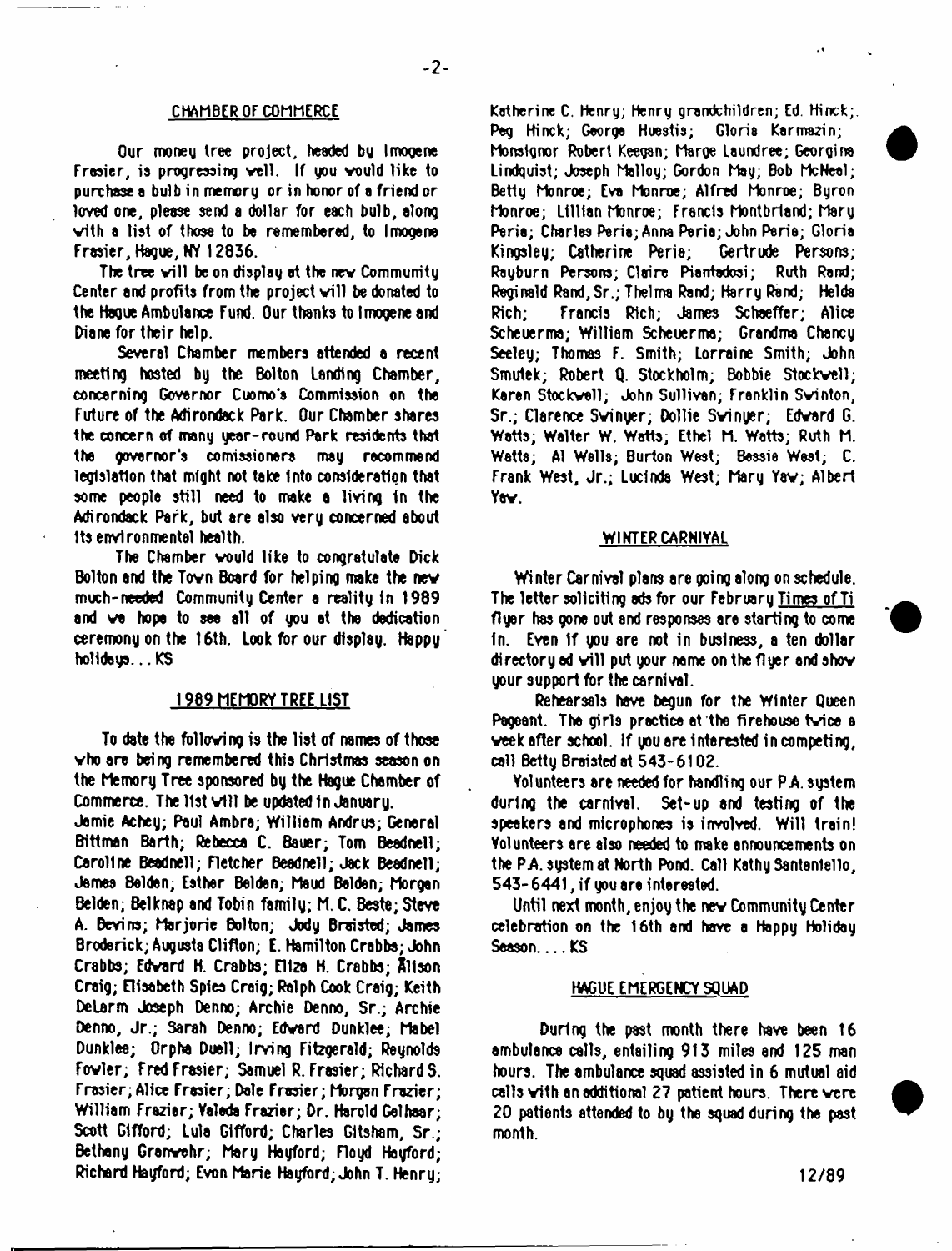#### ^ TOWN BOARD - NOVEMBER 14. 1989

**-3-**

A number of communications and petitions vere ecknovledged at the regular meeting of the Hague Tovn Board held on November 14,1989.

Supervisor Bolton informed us that the county has drafted a resolution in support of lov level flights over the Adirondacks by S.A.C. This, after reading us a letter from T. G. Tobin, Brig. Gen. (Ret) of USAF, president of North Country Association re: Bolton's trip to Offit Air Force Base 1n Nebraska.

There vere three letters relating to the equalization rate used in the school tax issue: From Neil Kelleher to Tom Sobul, Commission of Education; from Roemer and Featherstonhaugh, our attorneys, to Mary E. Carney, Assistant, State Board of Equalization and Assessment requesting a 30-doy adjournment on the E. & A. hearing scheduled for November 6, 1989. A letter vas received from James Morgan, hearing officer to our tavyers re: the adjournment from Nov. 6, 1989 to a nev date of December 4, 1989. A special thanks from Bolton to Alison Craig for all her vork on comparables of property values vhich make up an important part of this issue.

\_ John Caffry, attorney for Lake George Park Commission wrote, noting an extension of the LGPC's  $\,$ ^^m oratorium vhich pertains to vastevater discharge and commercial projects to July 15, 1990, a period of 8 months.

Tvo Ticonderoga Driver Ed. (Dangerous Driving Project) students Laurie Hens and Rachel Martino, have requested the folloving: 1) A stop sign to be installed at the south exit of Silver Bay Y.M.CA road. 2) 'Hidden Drive" sign at corner of Laundree property and Hummingbird Gift Shop. Copes of letters have been sent to Herb Steffens, Resident Engineer for N.Y3. Dept, of Transportation.

Nev Business: To take effect immediately, an increase from  $10t$  a copy to  $20t$  a copy, for copier fee to offset present copier expenses.

Requests from contractors for use of landfill at other than regular business hours are being considered vith the folloving: 1) No change in landfill hours but a charge of \$20 per hour for us during non business hours Is a possibility. 2) Applications to be submitted for those non-business hours one veek prior. Dick Frasier requested the tovn attorney drev up the application to contain a clause covering asbestos and  $\bullet$ haz ardous vaste so that these materials are excluded and [he applications to be signed and certified by the contractor. Suggestions will be welcomed by the board until the regular December meeting when a decision will be made and will take effect January 1, 1990.

Frank La Yardere, Project Manager for Clough, Harbor vould place the recycling centre near the road on landfill property. Bolton does not agree end has requested it be placed near our compactor. We will soon receive a glass crusher and plastic shredder for this

#### ZONING BOARD OF APPEALS - NOVEMBER 16.1989

The November 16, 1989 ZBA meeting began at 7PM vith a poublic hearing on the Devid Soliday area variance for a 6 ft. fence.

At the regular meeting the request vas tabled until the next regular meeting in December because nothing had been heard from the Warren County Planning Board and the Hague Planning Boerd.

The Northern Lake George Resort (formerly Silver Bay Lodge) eppeal vas also postponed.

Update: THE HAGUE ZBA HAS RESCHEDULED ITS REGULAR DECEMBER 28, 1989 MEETING TO DECEMBER 21, 1989 AT 7:30 PM AT THE TOWN HALL.

### CUB SCOUT PACK \*21 NEWS

Hague's nev Cub Scout Pack is veil undervay vith their activities. Under our charter organization, the Tovn of Hague, and represented by Dick Frasier, three dens hove been formed. Our leaders and committee members (who are doing a fine job of guiding the Cute) are Perry Girard, Tim end Michele Geutreeu, Walt end Kay Wells, Wayne end Janet Williamsen,Timend Karen Costello.

The youngest Cub Scouts, our Tiger Cubs, are Sam Berrick, Tyler Walls, Ryan Levrence end Josh Pleas. These fellows are working with their parents to learn to search, discover and share.

The Webelos,our older Cute, vho are vorking on badges and a Pack sign, are Perry Girard, Jr., Steven Barnaby, Chris Shuhler, Chad Jordon and Kevin Leroy.

Den **\*2** Cubs have all earned their Bobcat badges! and have made banners to display their achievements. These proud Cute ere Devid Fitzgerald, Chria Frasier, Thor Gautreau, James Girard, Nathan Lavsrence, Mark Shuhler, Craig Smith and James Ward.

Den \*3 "doing their best" to leern the Scouting basics, consists of Tavlsh Costello, Greg Fitzgerald, Peter Hutchinson, James Jones, Donnie Smith, Wyett Wells end Adam Williamsen. Ba sure to check out the Scout exhibit at the nev Community Center grand opening.

Special thanks Is sent to Morgen Marine, Trout House Yillage and Dick Bolton for their generous contributions to Pack  $\blacktriangleright$  21. Also thanks to the Town of Hague for chartering us and for the "start-up" donation.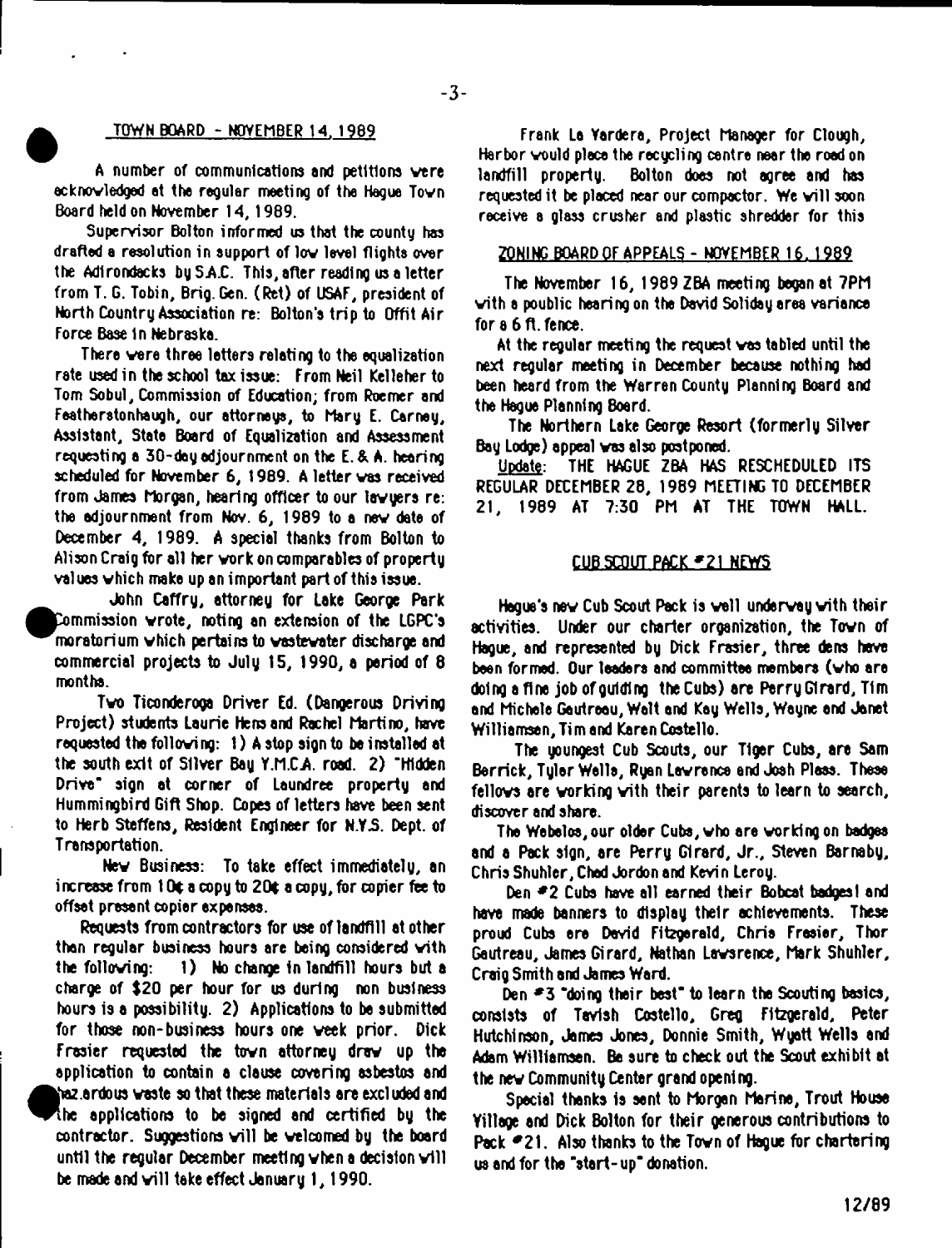# **CUB SCOUTS BOTTLE AND CAN DRIVE HAGUE HISTORICAL SOCIETY**

Pack 21 is holding a refundable bottla and can drive throughout the holiday season. You may drop off donations at Costellos on Summit Drive or Girards on Rt. 8. On Saturday, December 16 from 1-4 ve v ill be "out on the town"collecting. Pick-ups can be arranged by calling 543-6590, 543-6763, 543-6007 or 585-9859. Funds collected will be used for uniforms, equipment and activities. Save uour refundables for this worthy cause. Thanksl

## DEN. **\* 2 BOYS WRITE ESSAYS**

The bous of Den  $-2$  were asked to write short essays on what makes America special and/or what<br>American means to them. — The following are the American means to them. results of their efforts. It is fitting at this time of gear to let others know vhat some of our local bogs think of the country 1n which they live.

\*1 think America Is special because of the beautiful lakes and voods all around us. In America ve can play, fly in planes, rids in cars, on trains and buses wherever ve vent. People of all kinds live and vork around each other In America. You can believe whatever religion you want and read and watch whatever you want." . . . . Craig Smith

\*1 think America is special because of all the beautiful lakes and rivers. We are lucky to be free and do anaything wa want such as ride in trains, planes and automobiles. Some states or countries are not free. They don't get to have freedom as we do. I just wrote this to tell you I love America and all the people In It." ...ThorhanGautreau

' America Is a free kind of country and everybody In it thinks so too. I think It's the nicest country. And our government la vary fair. And our president Is very good, host people are good In America. In America people con choose their own religion. We can choose to go to college if ve want." . . Devid Fitzgerald

"America is special to me because we have freedom. We can do what we want. America is nice. America la fun. America has wild animals. America has pets. America has mean animals. America has nice animals." .. .James Girard

'America means my being free and doing what you want to do. And having fun like everyone else. That's what America means to me.\*. .Christopher Frasier

The December meeting of the Hague Historical Society w ill bo held on December 14th at the Beatrice end Rotwrt Cole home for the "Show and Tell" time.

This event has been held for many years and Is almost a tradition, tech attendee brings en object that is 50 years old or older and tries to stump the experts. Spouses do not nt into this category I

A social hour will be held at 7:30PM and the meeting will follow at 8:00PM. A Christmas tree and glowing fireplace add to the atmosphere with carols also enlivening the evening.

All are welcome to attend.

## HAGUE FISH AND CAME CLUB

The Hegue Fieh and Game Christmas party will be held on December 19th at the Clubhouse. Please bring e covered dish or dessert of your choice. Also, bring a gift for exchange. If you bring small children bring a gift suitable for a child.

Party time Is 6PM for members and their families.

## CONCERTS TO BE PRESENTED IN SCHOOLS

On Wednesday, December 13, the annual winter concert of the Music Department of the Ticonderoga High School will be held in the Ti High School auditorium at 7:30PM. Featured will be the Spirit of Sound (Show Choir) consisting of all girls Including two of our Hegue high schoolers, Lisa Cobb and Rachel Martino. The concert will also include numbers by the High School Chorus and the High School Band. They will all be presenting a program of seasonal music.

On Tuesday, December 19 the choruses of the Elementary and Middle School will be presenting their holiday concert at 7:30PM.

The public is invited and urged to ettend these concerts and support our young people who are participating.

#### 

Snovflokes are one of nature's most fragile things; *hot jost took \*t vhet they cen do vheo they stick together*. ... *Vests ti. KelJey*

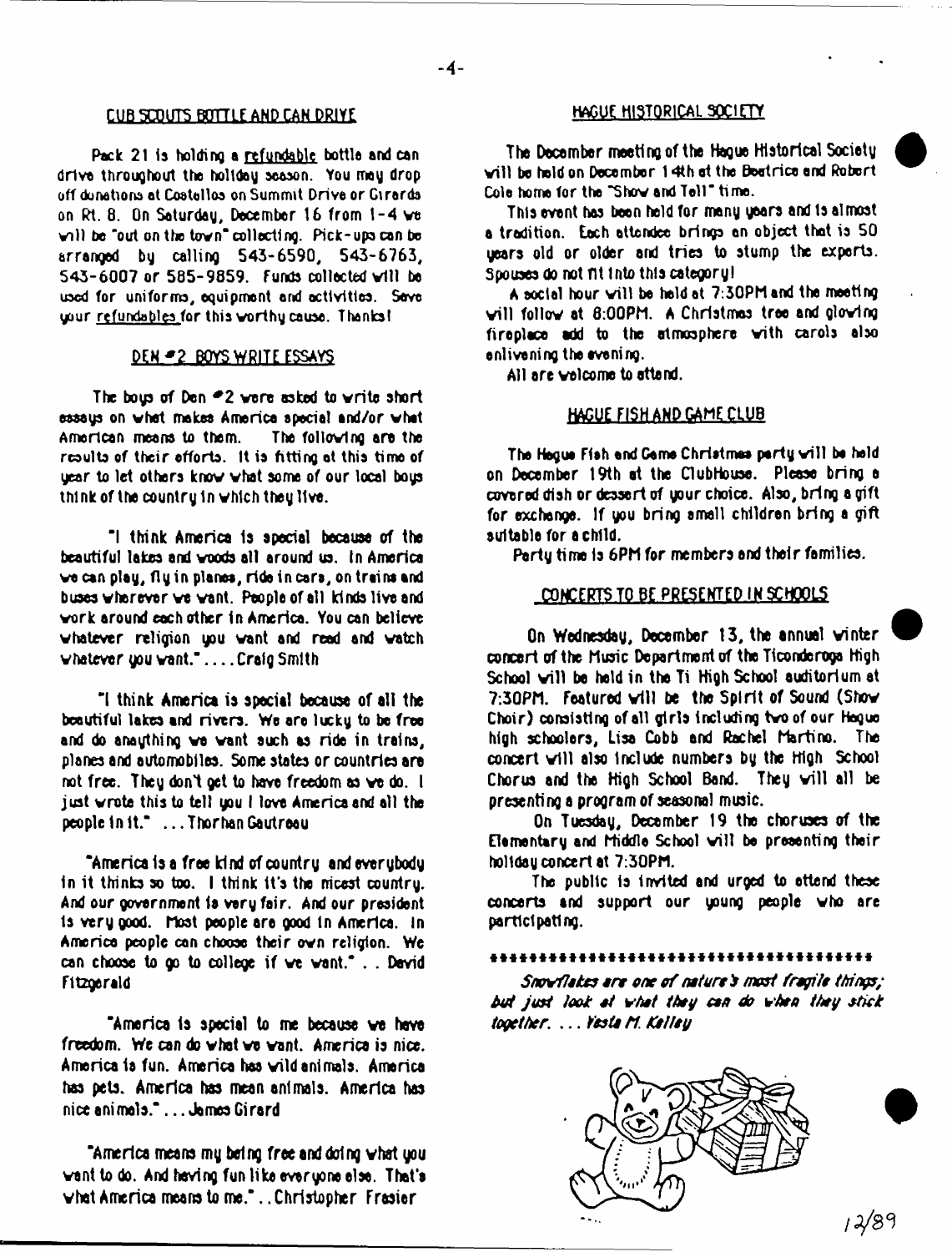#### FlRE DEPARTMENT ELECTION OF OFFICERS

At the December 4 meeti ng of the Hogue Yol urrteer Fi re Department the folloving officers vere elected: President - John Breltenbach, Sr. Yice President - Sal Santaniello Secretary - Joan Belden Treasurer - Edith Smith Fire Chief - Tom Stull 1st Asst. - Jim Young, Sr. 2nd Asst. - Martin Fitzgerald, Sr. 3rd Asst. - John Breitenbach, Jr. Foreman - Martin Fitzgerald, Jr. Hogue Station Custodian - David Snov Property man - Hague Station - Steve Priore Asst property man - Hague Station - Jim Snyder Custodian - Silver Bay Sub-station - Reg Rand Property man - Silver Bay Sub-station - David Hoffay Asst. Property man - S.B. - Mart Rutkovski Food Chairman - Marilyn Priore Asst. Food Chairman - Joyce Monroe Ambulance Captain - Gerry Boyd Ambulance Co-Captain - Lu McGov Board of Directors through 1992 - Carol LaPann, I Worm Strum, Jim Young Sr. Unexpi red term of Tom Stull (through 1990 - Dan Belden

#### AMERICAN LEGION

Hague Post 1538, American Legion, will hold their 6th annual Christmas party for members and guests on Sunday, December 17, hosted this year by Dottie Henry at her home on the New Hague Road. A buffet supper will be served during the early evening.

The first regular post meeting of 1990 will be held at the Legion Home at 7:30PM on .Wednesday, January 3. Refreshments will be served.

## FROM THE LAKE GEORGE ASSOCIATION

The folloving are excerpts from the LGA nevsletter dated November 1989:

'The Lake George Park Commission announced at Its November 10 meeting that its draft regulations vere being substantially revised. A revised draft will be ready for another public hearing vithin a fev months. The .Commission hopes to have final regulations in place bg 'mid-July 1990, and the moratorium has been extended until then.

"The LPGC's first draft attempted to establish a proactive program to prevent pollution to the take from faulty septic systems. Nev property ovners vould have

been required to construct systems in accordance vith very stringent standards designed to limit bacterial and nutrient loading. Ovners of pre-existing septic systems vould have been required to prove the effectiveness of their treatment. For ovners of existing systems that did not conform vith the nev standards and that vere sited in conditions Inappropriate for effective treatment, getting the required proof might have been impossible and/or might be expensive.

"LGA supported the concepts upon vhich the Commission's draft regulations vere founded, end began immediately to work constructively with the Commission to encourage significant revision. The LGA's goal vas to assure a final document vith suitable protection for local interests vhlle correcting the problems. LGA suggested important administrative and technical improvements and urged that a revised draft be produced and aired at another public hearing.".......

"At its November meeting the LGPC also announced its intention to make important changes in the draft regulations to control stormvater runoff. Though this proposal did not stir vidospread public controversy, the LGA's team of experts identified serious problems and moved immediately to urge revision.

The LGPC proposal sought to control runoff from residential and commercial development but failed to force compliance by municipalities, counties, state agencies and institutions. Since the data shovs that 40 percent of the lake's phosphorous loading comes from stormvater, LGA insisted that storm runoff from everg possible source must be controlled as much as possible vith today's technologies. LGA gained the strong backing of the LGPC's technical advisory group and is optimistic that the full Commission will also be responsive.

"Other key LGA comments asked for nev overall stormvater controls on existing facilities vhen they are expanded, limitations on the use of fertilizers and road salts, and LGPC to implement the regulations or extend the moratorium until the local municipalities vere ready to take on the responsibility. Under the LGPC lav, the municipalities have 18 months after promulgation of the regulation to adopt them themselves or turn them back to the Commission for implementation."....



*This is the month we pay tribute to Santa Claus, a man who has done more promising than anyone can, without being a politician.*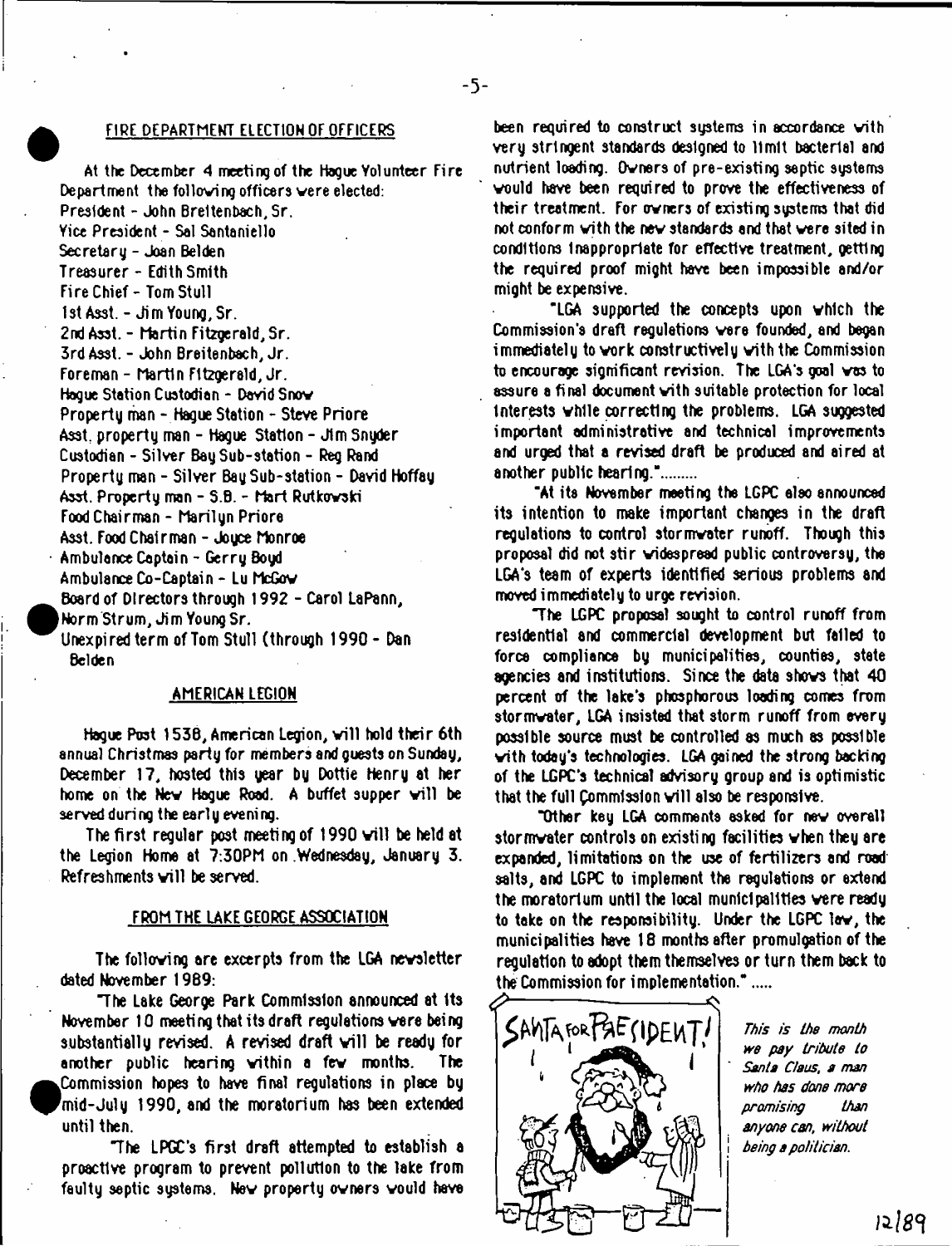## WILLY C'S NOY./DEC. WEATHER NOTES

In the song The Wreck of the Edmond Fitzgerald" ttey sing of the icy vinds of November and hov the Great Lakes oar carrier tried, in vain, to make the relative safety of Whitefish Bay on Lake Superior. November weather in the great northeast tends to mirror weather in the upper Great Lakes, usually in a reduced intensity because it often has a chance to moderate as it makes its voy to our area, but November is a month of rapid changes and vide swings in almost all categories of weather and this Nov. was no exception. Our temperatures, lakeside, ranged from a high of 64º on the 16th to a low of 122 on the final day. Nov. 14th, 15th and 16th gave us one last flirtation with summer-like temperatures with  $62<sup>2</sup>$ , 61 $<sup>2</sup>$  and 64 $<sup>2</sup>$ </sup></sup> readings. On the 16th a very strong cold front, akin to those on Lake Superior, swept through and ended our last brief encounter. We had 2.73<sup>t</sup> of precipitation for the month. On the 20th ve had .26\* of rain which changed to snow at the end, giving us 1 1/2\*. The ski areas in YT faired considerably better. Our top wind gust for the month vas 35 MPH on the 21st, but ve had very few days, about three total, where one might consider it calm. Thanksgiving day dawned overcast, but by 8:30AM one could spot clear blue sky to the northwest which rapidly overspread eastern NY and most of YT, giving us a clear, cold, crisp day. We lost 1 hr. and 10 mln. of daylight during the month.

And now it's early December. Dec. 1 gave us a lakeside reading of  $8^\circ$  and a high for the day of  $15^\circ$ . On Dec. 4th, and 5th it was 2º. Ticonderoga reported -8º the morning of the 5th. Our high temperature on the 4th was  $14^{\circ}$  with a gusty west wind creating very cold wind chill conditions. On the 3d and 4th ve had about 3 1/2\* of light flufTy snow. Again YT ski areas vere deeply blessed. The snow cover is most welcome. Should the lack of snow cover and the cold temperatures have continued, we vould have once again been put In the same situation as lest winter, when the frost vas driven down so far that it had a severe impact on water pipes and septic systems. At 10AM on the morning of the 5th the air temperature vas 142, the water temperature 432. As I reported last month our temperature was averaging 15+9K above normal. The recent spate of record breaking low temperatures is bringing things more in line, although even as late as yesterday ve vere still 5% above normal. We have now reached the earliest sunset times. This trend will reverse starting Dec. 16th. Sunrises will continue to be later each day, until Dec. 29th and will not reverse until Jan. 9th, when the days will be lengthening at both ends. Dec. 21st is the winter solstice and the astronomical beginning of winter. As I ga2e out on the white landscape, watch the thermal heat

vapors rising from the lake's surface and look at my thermometer, winter, from a meteorological point of view, starts Dec. 1. December is also the month that we celebrate the birth of Christ. May you all be blessed this Christmas season and in the nev year to come.

## HAGUE: FACES. PLACES & SPACES

This is the theme for the opening of Hague's NEW Community Center scheduled for Saturday, December 16 from 3 - 8PM. The following is a tentative schedule of events planned for this most auspicious occasion:

The official ribbon cutting and dedication ceremony will take place betveen 3 and 4PM. and from 4 - 6PM guided tours will be conducted through the building. At 5PM the winners of the poster contest will be announced. At 6PM a children's program will be presented. From  $7 - 8$ PM a family musical program will include numbers from the Old Time Nev Time Barbershop Sound; John Evans at the keyboard; Frances Waters and Pick Bolton in their own unique styles on guitar end vocal and a local chorus directed by Laura Meade.

Refreshments will be available during the afternoon end evening.

Sound like a full schedule? It is. When you find some free time you will want to walk around and visit all the! displays set up by local organizations including the Fish and Game Club, F1re Department, Home Bureau, Cub Scouts, Chamber of Commerce, Historical Society, Carnival Committee, Senior Citizens, Silver Bay Association and yes, even The Hague Chronicle.

You might ask, "Hov can I help make this important day successful? First, BE THERE. Come early and stay a vhile. Second, you might offer to bake some cookies or make some sandviches. Call Marilyn Priore (543-6645). Third, you can make an ornament for the tree that really Is you. Also, other tree decorations are needed. Call Trudy Karmazin (543-8838). Third, enter the pester contest. Rules and poster board can be obtained from Kathy Santaniello (543-6441. Fourth, give of your, time and effort for decorating, etc. Call Trudy if you can help.

MOST IMPORTANT is that you are there to share in this event for the tovn of Hague. This has bean a dream come true. Enjoy It. Savor it during the entire holiday season. You will reap more than you sow!



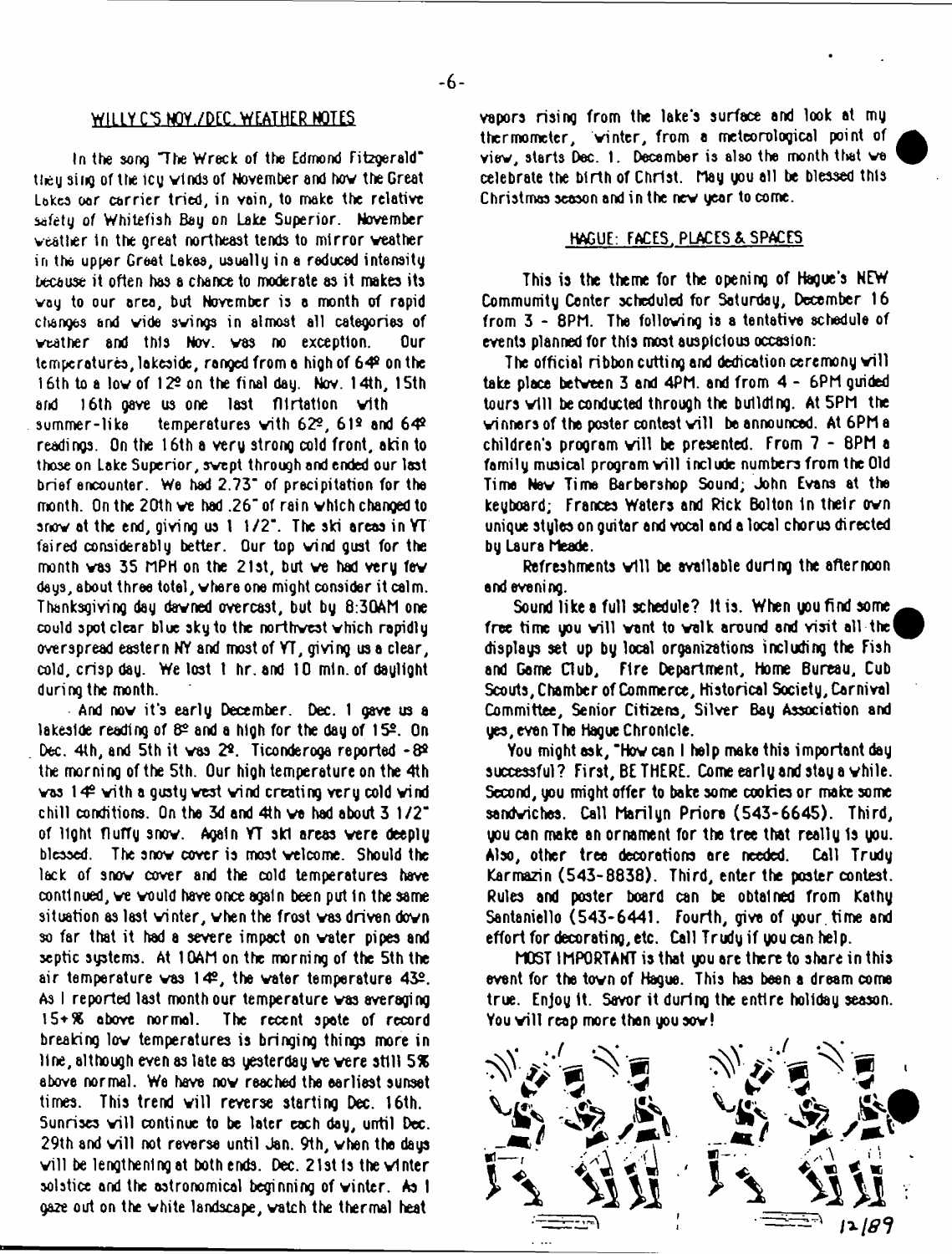### SQUNDIMGS

HARRIED - Steven Klrcher, son of Mr. & Mrs. Robert C. Kircher, Sabbath Day Point and Staten Island, to Elana Tasso, Staten Island, NY. on September 9. he is a graduate of St. John's Univ. and is employed by Goldman-Sachs, Wall St. They are living In Great Kills, S.I., NY.

DIED - Kurt Sanger, NY City, in an automobile accident in San Diego, CA on November 27. He is survived by his vife Anne (Winters) and son Kurt, Jr. He vas a frequent summer visitor in Hague.

DIED - William Sargent Garrison, Jr., 72, on December 6 at his home In Hague. He Is survived by his vife, Maureen, sons William S. Garrison III, and Michael, daughter Patricia Logan and five grandchildren.

HONORED - Grace May, daughter of the late Mr. & Mrs. Frank May, Hague, vas honored for high quality workmanship on the YCR tape job and victory filters. Grace is employed at the Community Workshop in Glens Falls and vas featured in the September 1989 Issue of Production Post, a nevsletter published by CWt.

The folloving students from Hague participated in the fall sports program at the Ticonderoga High<br>School: Section Seven, Class C. Champions Section Seven, Class C Champions Ticonderoga harriers included Tony Defranco. Playing football vere Dan Dorsett and Richard Belden. Liz DeFranco is a member of the Girls' Gymnastics Team and Kelly Marcotte a member of the Cheerleading Squad.

### KIWANI5 SENIOR CITIZENS PARTY

The Kiwanis Senior Citizens Party will be held Thursday, December 14 at 1:30PM In the Ticonderoga Elementary Middle School Cefetorium. All Senior Citizens are invited.

The program will feature the Elementary School Chorus, a light lunch and a visit from Santa and Frosty.



L

DON'T FORGET THAT THE LANDFILL IS CLOSED ON MONDAY AND TUESDAY, DECEMBER 25 AND 26 - OPEN DECEMBER 27 FROM I2MOON TO 5PM. BEGINNING JANUARY 2 LANDFILL HOURS WILL BE 12N00N TO 5PM EYERY DAY EXCEPT MONDAYS AND WEDNESDAYS WHEN IT WILL BE CLOSED. (This is the same schedule under which it has been operating since November  $1.$ )

#### HOLIDAY MAGIC

On Sunday, December 10 the Champlain Yalley Chorale will be presenting a Christmas concert at 4PM at the United Methodist Church. The Carillon Garden Club will have vreaths, centerpieces and other decorations on display in the fellovship hall of the church from 3 - 6PM. Folloving the concert all are velcome to attend a reception in the hall at vhich time they may partake of refreshments and see the displays, if there vas not enough time before the concert.

And as long as you are out, you might vent to leave home early enough so that you can stop in the Hancock House and enjoy the delightful trees vhich are on display, plus many other beautiful Christmas decorations. An open house will be held there from  $1 - 3$ PM. Much work went into this display end should be enjoyed by ell the folks in Ticonderooa and the area.

Take advantage of vhat your neighboring tovn has to offer I

## WARREN COUNTY SUPERVISORS

RICHARD E. BOLTON, Hague's Tovn Supervisor vho. vas recently elected to his 7th term, is expected to become the nev Chairman of the Warren County Board of Supervisors. On November 16 a Republican caucus named Bolton as Chairman of the County Board. Officially, the election of the new Chairman will take place at the Board's organizational meeting to be held this January. Fifteen of the tventy supervisors In Warren Co. ere Republicans and control 764 of the 998 weighted votes.

Bolton's grandfather, Richard J. Bolton, vas Hague's Supervisor for more than 30 years and also served as Chair man of the County Board.

As Chairman, Bolton can no longer serve as a chairman of any committees, but he will be responsible for naming the committee chairmen. At present, Bolton is chairman of the Solid Waste, Lake George Affairs and Data Processing committees. Among the most controversial and expensive challenges to be faced during the upcoming year will be trash disposal, preservation of Lake George as veil as the inter-related problems associated vith growth and development.